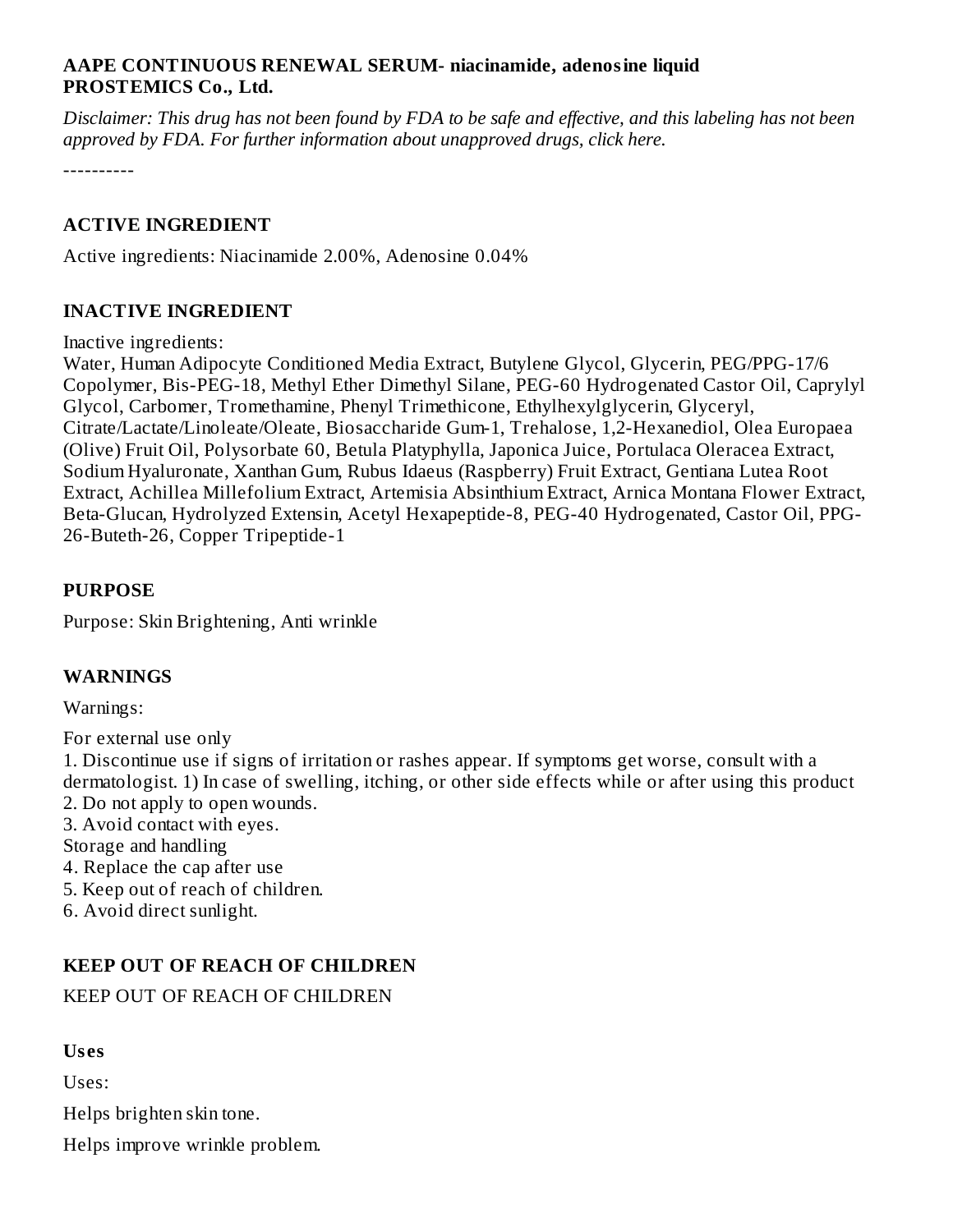## **Directions**

Directions:

Take 2-3 drops and gently apply onto the face.

# **PACKAGE LABEL.PRINCIPAL DISPLAY PANEL**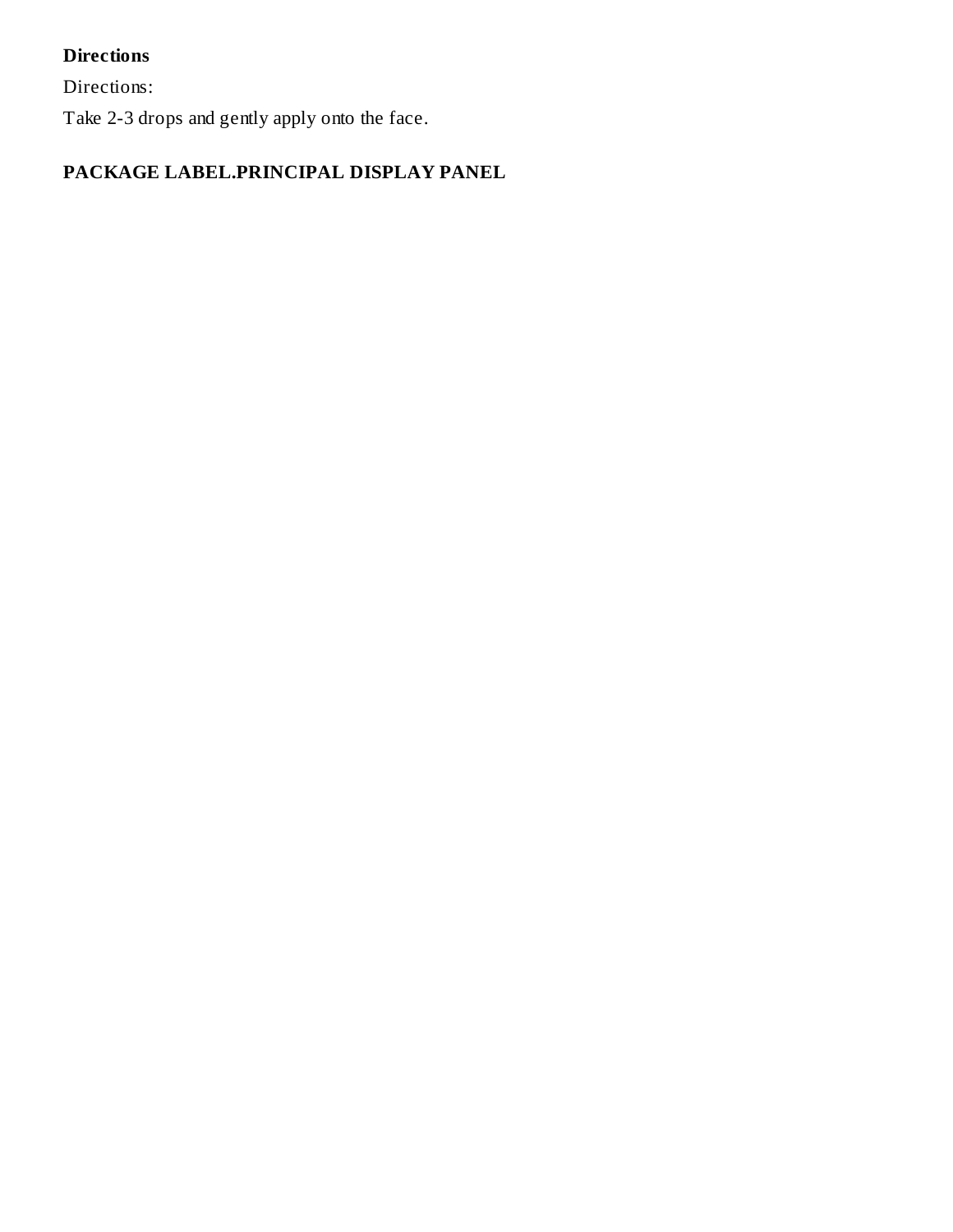



### **AAPE CONTINUOUS RENEWAL SERUM**